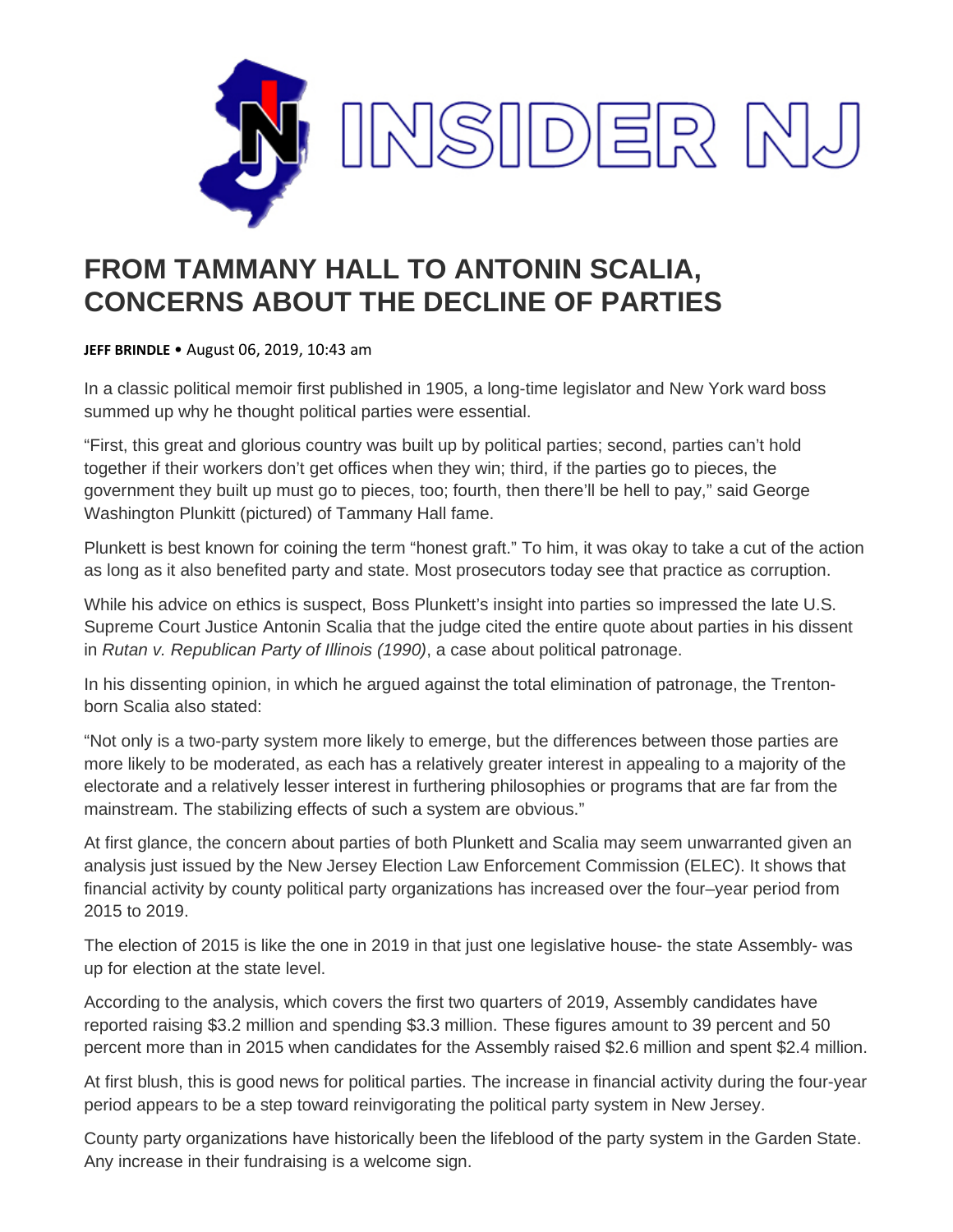Before becoming too optimistic, however, certain immediate factors should be considered before drawing any conclusions. And then there are the long-term trends.

For example, county party fundraising was aided in 2017 by significant contributions from the Democratic Governor's Association (DGA), the Democratic national finance committees, national and state unions, and candidates for governor. In 2018, fundraising was aided by Republican Senatorial Candidate Bob Hugin.

Why this is important is that money can be banked and rolled over from one year to the next, something which did happen during the last couple of years.

To be sure, the skies have brightened somewhat for county parties. However, the long-term trend paints a cloudier picture.

In comparing election year expenditure totals between 2007-2017, it is true spending by county parties declined just 1.4 percent from \$14.3 million to \$14.1 million.

But going back just a few years earlier shows clearly that county party fundraising used to be far more vigorous.

Combined party fund-raising in 2003 was \$27.2 million and spending was \$28.1 million. So between 2003 and 2017, fundraising fell 54 percent while spending plummeted 50 percent.

This long-term decrease in county political party financial activity is due largely to laws that sharply curtailed the flow of public contractor cash to county parties as well as to state and municipal parties.

Another important factor- compared to 2003, special interests now are doing far more of their political spending independent of parties and handing over fewer checks to party committees.

The longer-term party fundraising decline should be of serious concern to citizens. It indicates an overall weakening of the party system in general with an attending undermining of the electoral system.

As noted previously, Americans have always looked skeptically upon political parties, believing them to be divisive.

However, despite this skepticism, political parties have been an integral part of the ongoing movement toward greater democracy in America, especially regarding their historic role of contributing to the expansion of voting rights.

In his dissenting opinion in *Rutan*, Justice Scalia further stated, ". . . we find that political leaders at all levels increasingly complain of the helplessness of elected government, unprotected by 'party discipline' before the demands of small and cohesive interest groups."

The political party system in New Jersey remains in crisis, threatened by the ever–growing influence of single-issue independent groups.

Throughout the gubernatorial and legislative elections of 2013 and 2017, and the congressional elections of 2018, independent groups spent \$163 million dollars attempting to influence the outcome of the elections. On the other hand, the more accountable political parties barely spent half that much during the three elections in question.

In order to offset this increasing influence by often completely unaccountable independent groups, it is important for the Legislature to consider legislation that would strengthen the party system in New Jersey.